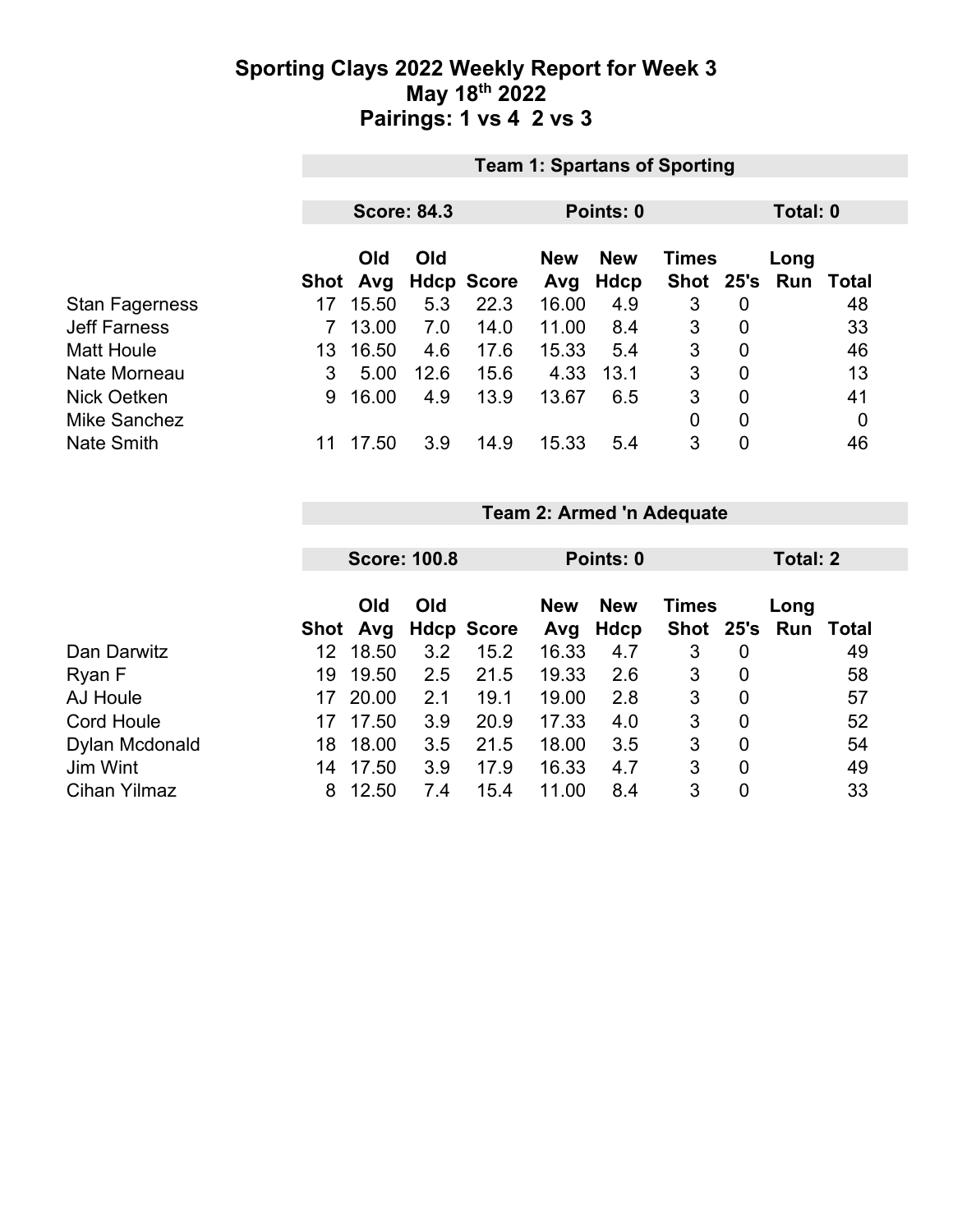### **Sporting Clays 2022 Weekly Report for Week 3 May 18th 2022 Pairings: 1 vs 4 2 vs 3**

|                      | <b>Team 3: RMS Breaking Wind</b> |                     |      |                   |       |                                          |          |                |     |       |  |  |
|----------------------|----------------------------------|---------------------|------|-------------------|-------|------------------------------------------|----------|----------------|-----|-------|--|--|
|                      |                                  | <b>Score: 104.8</b> |      |                   |       | Points: 2                                | Total: 6 |                |     |       |  |  |
|                      |                                  | Old<br>Old          |      |                   |       | <b>New</b><br><b>Times</b><br><b>New</b> |          |                |     | Long  |  |  |
|                      | Shot                             | Avg                 |      | <b>Hdcp Score</b> | Avg   | Hdcp                                     | Shot     | 25's           | Run | Total |  |  |
| Sam B                | 7                                | 9.00                | 9.8  | 16.8              | 8.33  | 10.3                                     | 3        | 0              |     | 25    |  |  |
| <b>Mike Carlson</b>  | 15                               | 8.00                | 10.5 | 23.0              | 10.33 | 8.9                                      | 3        | $\overline{0}$ |     | 31    |  |  |
| <b>Brent Davis</b>   | 17                               | 18.50               | 3.2  | 20.2              | 18.00 | 3.5                                      | 3        | 0              |     | 54    |  |  |
| <b>Ryan Erickson</b> | 18                               | 20.00               | 2.1  | 20.1              | 19.33 | 2.6                                      | 3        | 0              |     | 58    |  |  |
| <b>Gene Harstad</b>  | 13                               | 19.00               | 2.8  | 15.8              | 17.00 | 4.2                                      | 3        | $\overline{0}$ |     | 51    |  |  |
| Jeff K               | 12                               | 17.00               | 4.2  | 16.2              | 15.33 | 5.4                                      | 3        | 0              |     | 46    |  |  |
| <b>Chuck Quick</b>   | 17                               | 18.50               | 3.2  | 20.2              | 18.00 | 3.5                                      | 3        | $\overline{0}$ |     | 54    |  |  |
| Dave S               | 14                               | 16.00               | 4.9  | 18.9              | 15.33 | 5.4                                      | 3        | $\overline{0}$ |     | 46    |  |  |
| Dean Schultz         | 14                               | 12.50               | 7.4  | 21.4              | 13.00 | 7.0                                      | 3        | $\overline{0}$ |     | 39    |  |  |
| <b>Bruce Wisner</b>  | 13                               | 13.00               | 7.0  | 20.0              | 13.00 | 7.0                                      | 3        | $\overline{0}$ |     | 39    |  |  |

|                      |    |            | <b>Score: 110.0</b> |                   | Points: 2 |            |              |                | Total: 4 |       |  |
|----------------------|----|------------|---------------------|-------------------|-----------|------------|--------------|----------------|----------|-------|--|
|                      |    |            |                     |                   |           |            |              |                |          |       |  |
|                      |    | Old<br>Old |                     |                   |           | <b>New</b> | <b>Times</b> |                | Long     |       |  |
|                      |    | Shot Avg   |                     | <b>Hdcp Score</b> | Avg       | Hdcp       | Shot 25's    |                | Run      | Total |  |
| Jaime Born           | 14 | 11.00      | 8.4                 | 22.4              | 12.00     | 7.7        | 3            | 0              |          | 36    |  |
| Matt Born            | 16 | 12.00      | 7.7                 | 23.0              | 13.33     | 6.8        | 3            | 0              |          | 40    |  |
| Tim Born             | 13 | 15.00      | 5.6                 | 18.6              | 14.33     | 6.1        | 3            | 0              |          | 43    |  |
| <b>Randall Clark</b> | 10 | 13.50      | 6.7                 | 16.7              | 12.33     | 7.5        | 3            | $\overline{0}$ |          | 37    |  |
| Arden Koosmann       |    | 14.50      | 6.0                 | 13.0              | 12.00     | 7.7        | 3            | $\overline{0}$ |          | 36    |  |
| <b>Steven Niles</b>  | 21 | 16.50      | 4.6                 | 23.0              | 18.00     | 3.5        | 3            | $\overline{0}$ |          | 54    |  |
| <b>Terry Niles</b>   | 23 | 19.50      | 2.5                 | 23.0              | 20.67     | 1.6        | 3            | 0              |          | 62    |  |

**Team 4: Raiders**

Super Shooters: None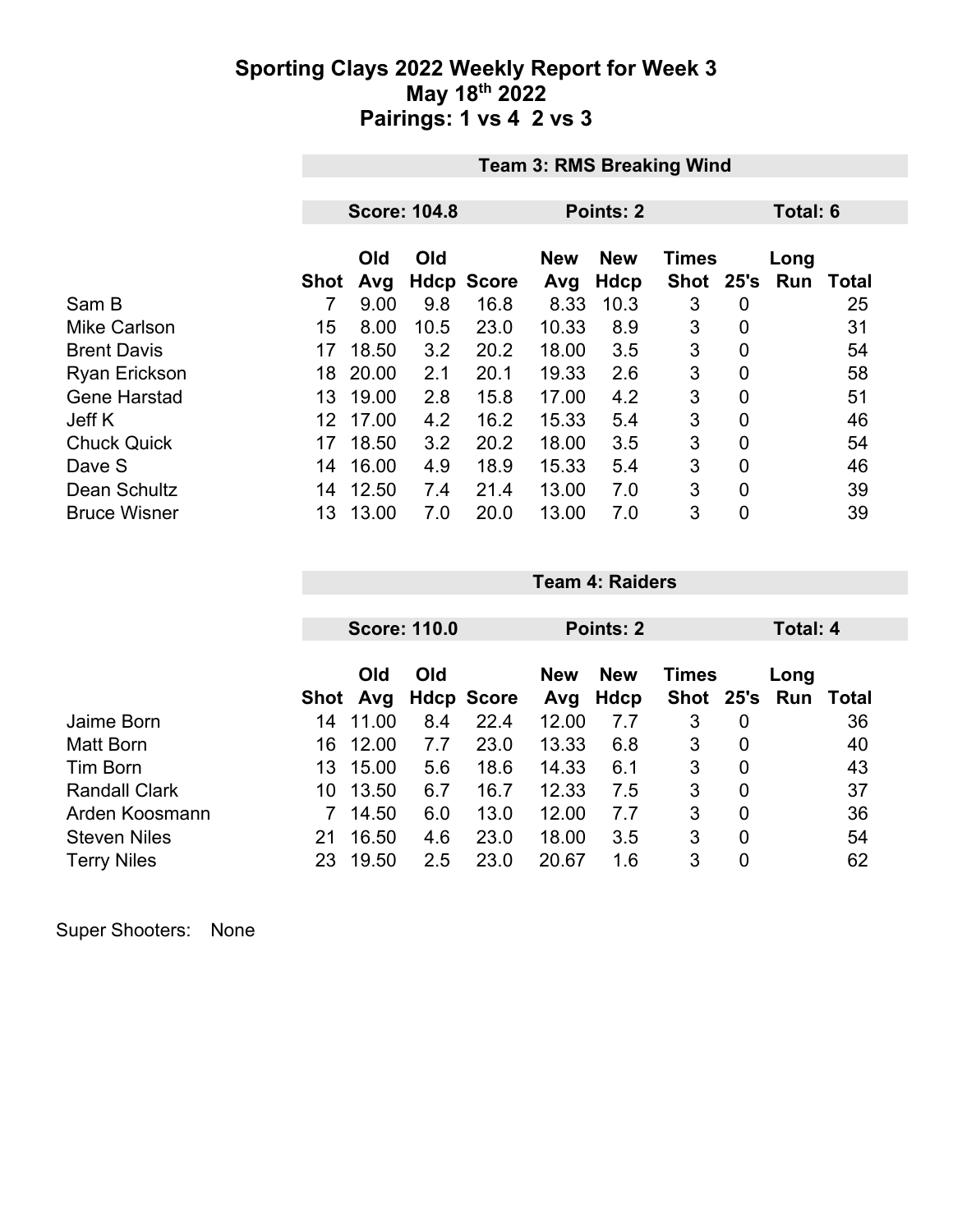## **Sporting Clays 2022 Weekly Report for Week 3 May 18th 2022 Pairings: 1 vs 4 2 vs 3**

# **Sporting Clays 2022 Team Standings through week 3**

| Team 3 | <b>RMS Breaking Wind</b>    | 6.0 |
|--------|-----------------------------|-----|
| Team 4 | <b>Raiders</b>              | 4.0 |
| Team 2 | <b>Armed 'n Adequate</b>    | 2.0 |
| Team 1 | <b>Spartans of Sporting</b> | 0.0 |